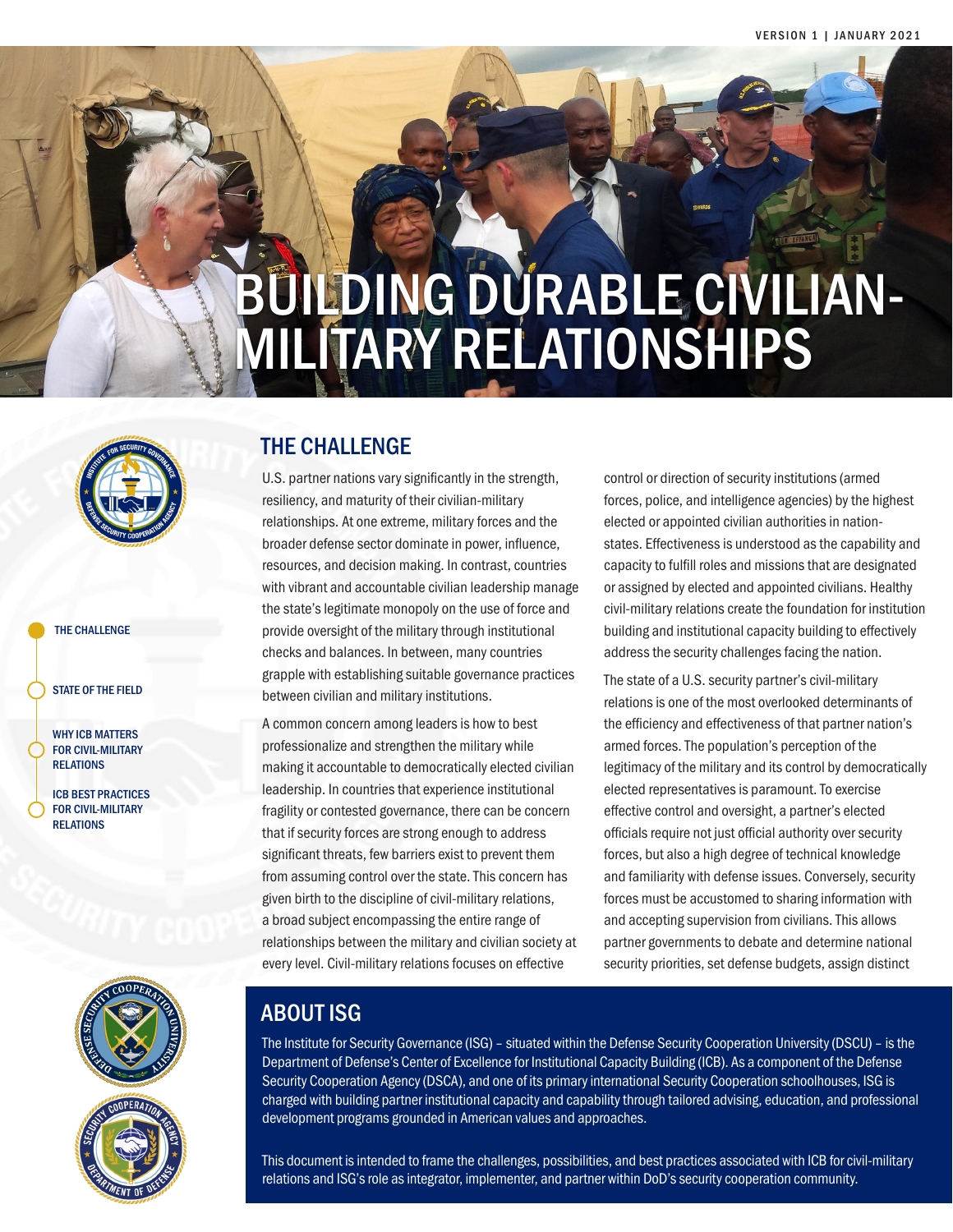

# BUILDING DURABLE CIVILIAN-MILITARY RELATIONSHIPS

THE CHALLENGE

STATE OF THE FIELD

WHY ICB MATTERS FOR CIVIL-MILITARY RELATIONS

ICB BEST PRACTICES FOR CIVIL-MILITARY **RELATIONS** 

#### THE CHALLENGE (CONT.)

security and defense tasks to different institutions, and provide effective oversight over security forces.

The absence of such knowledge, practices and relationships, makes states less effective across the board. These capacity gaps limit a country's ability to effectively govern and perform diverse missions such as border control, maritime security, and counterterrorism.

# STATE OF THE FIELD

In a world experiencing violent conflict, massive displacement, and institutional fragility — further exacerbated by the global pandemic — how can effective civil-military relations help mitigate these risks and their consequences?

Studies have shown that security sector assistance is most effective at reducing political violence when conducted in the presence of close contact and oversight between domestic national security personnel and international advisors, when there is an enduring longterm commitment, and when train and equip activities are integrated into a broader political strategy. Enhancing civilian oversight and financial transparency of security sector initiatives also helps to avoid exacerbating violence, especially when implemented alongside complementary

Other gaps that commonly persist are a lack of professionalization of military forces, limited strategic planning ability, and mis-aligned warfighting capabilities or limited mission sets. Gaps such as these can create coordination challenges and jeopardize trust with civilian counterparts who may not have any experience understanding and addressing defense issues.

socio-economic strategies that address grievances at the heart of the violence.

The U.S. takes on the role of a convener — bringing together civilian and military leaders to plan, problem solve, and learn together. Structured conversation and exercises build knowledge and consensus of partner nation's defense priorities, national security strategy, threat assessment, and other related issues. This consensus building process strengthens both civilian confidence and knowledge in these areas. It also fosters a sense of partnership and shared mission between civilian and military leaders.

When the results of these processes are open to the public, the social contract between a partner nation and its citizens is strengthened.

*"Fundamentally, civilian control is not a fact but a process."*

> *—Richard H. Kohn, Military Historian*



# WHY ICB MATTERS FOR CIVIL-MILITARY RELATIONS

Effective civil-military relations can dramatically enhance a partner nation's likelihood of reliably planning, developing, acquiring, manning, employing, and sustaining capabilities of mutual interest with the U.S. over the long term. Institutions are only as effective as their capacities to fight for resources, articulate challenges, plan for the future, and adapt. When civil-military relations are robust, resilient, and right-sized, there is a

clearly defined role for security institutions and they are appropriately trained and equipped for the missions they undertake in support of those defined roles. It is also important that elected officials appropriate sufficient resources for those defense and security roles and missions, and that they exert transparent and accountable oversight.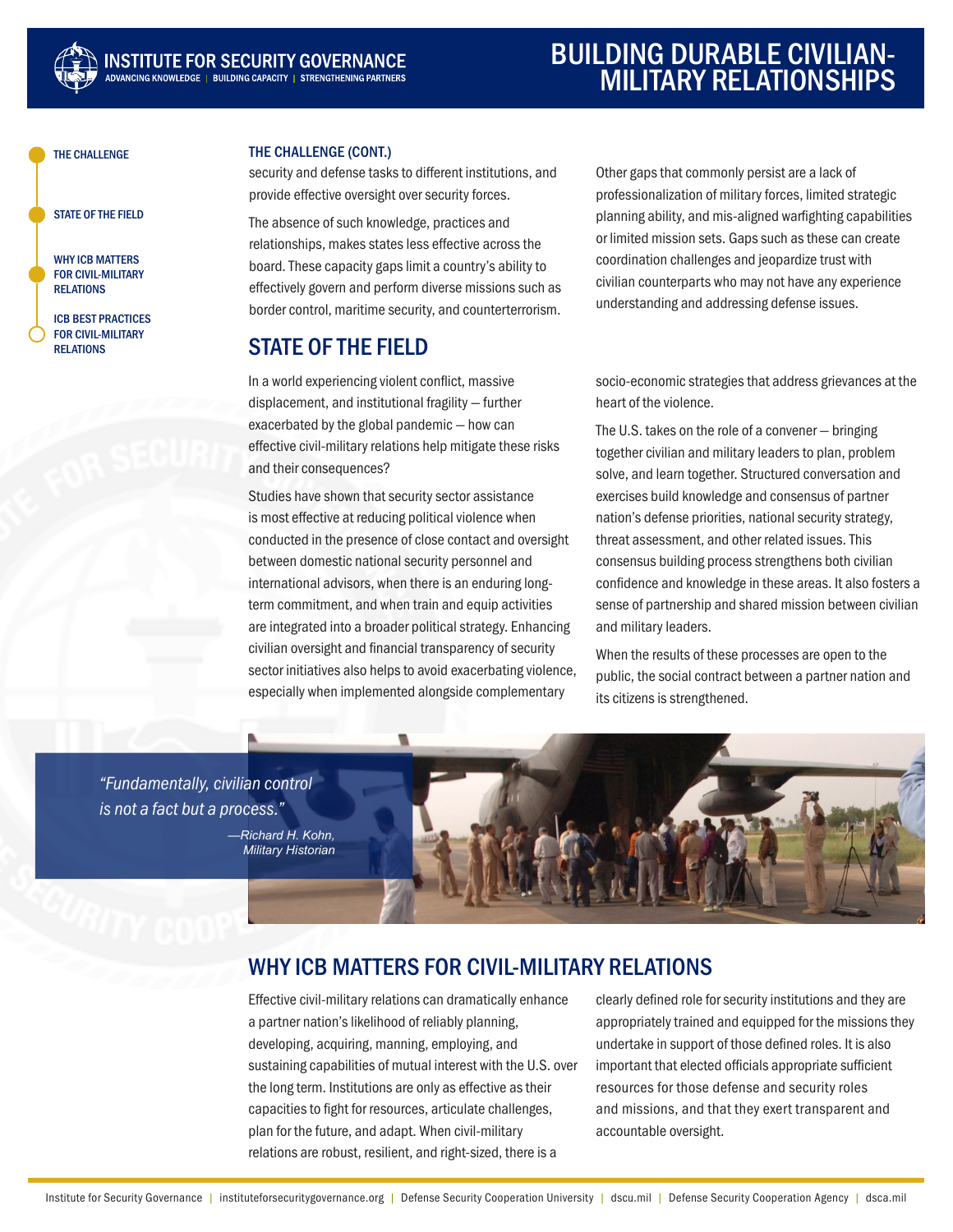

THE CHALLENGE

STATE OF THE FIELD

WHY ICB MATTERS FOR CIVIL-MILITARY RELATIONS

ICB BEST PRACTICES FOR CIVIL-MILITARY RELATIONS

# ICB BEST PRACTICES FOR CIVIL-MILITARY RELATIONS

The U.S. prioritizes engagement with willing partner nations working toward positive civil-military relations that are aligned with U.S. values and interests. Capable institutions are not luxuries, they are fundamental elements of national security. A central focus of the U.S. institutional capacity building approach to civilmilitary relations includes assistance with military professionalization, development of defense planning, leadership capacity building, and approaches to interagency communication and coordination.

A successful capacity building approach facilitates knowledge, skills, and relationships that develop durably over time and across many different forms of civil-military engagement. To do this effectively, a multi-step process

is followed that begins with assessment of the threats facing a partner nation and their institutional capacity for mitigating those threats. This requires analysis of the specific roles, missions, and resources of various security institutions. Strategy and plans are then developed accordingly, prioritizing specific courses of action and identifying opportunities to engage the interagency and improve coordination between organizations. Strategic communications about plans and actions are essential throughout this process to ensure ICB efforts are transparent to a broad audience and all participants. Finally, regular assessment, monitoring and evaluation of these engagements is essential for accountability and informs the ability to adapt as dynamics change.

Threat Assessment Roles & Missions Of Security Institutions **Strategy** Development Institution Planning/ Courses Of Action

Interagency Coordination Strategic Comms Assessment, Monitoring & Evaluation/Civ. Oversight

While ISG engages directly with a partner nation, the Institute also coordinates assistance with U.S. government partners in Washington, D.C. including the Department of State, DoD stakeholders, and civilian and military colleagues from agencies and departments on Embassy Country Teams. Engaging the U.S. Government's interagency to plan and deliver ICB helps model healthy civilian-military approaches to problem solving for partner nations. U.S. Security Cooperation Officers (SCOs) often find themselves engaging with Ministry of Defense civilian staff, national security political appointees, and even a Prime Minister's office as they seek to understand the unique problem context and interests of a partner nation to coordinate effectively with U.S. security cooperation implementers.

Civil-military relations is a broad topic and covers many technical issues and functions. For example, DoD's Regional Centers organize influential convenings for partner nation military staff and civil servants and host excellent courses on a wide variety of topics ranging from defense issues for parliamentarians to security strategy development. ISG works to build partner institutional capacity regarding civil-military relations at several levels, ranging from U.S.-based training courses to in-country advisory teams. ISG builds tailored courses focused on partner needs, such as women's leadership in the military and broader security sector or effective disarmament and reintegration of former combatants. Whenever possible, ISG first assesses each partner nation's civil-military needs and gaps.

Naval Support Activity Monterey 1635 Cunningham Rd, Bldg 259 Monterey, CA 93943-5011

T + 1831.656.3171 F + 1 831.656.3351 isginfo@.nps.edu

**Linkedfn** instituteforsecuritygovernance.org